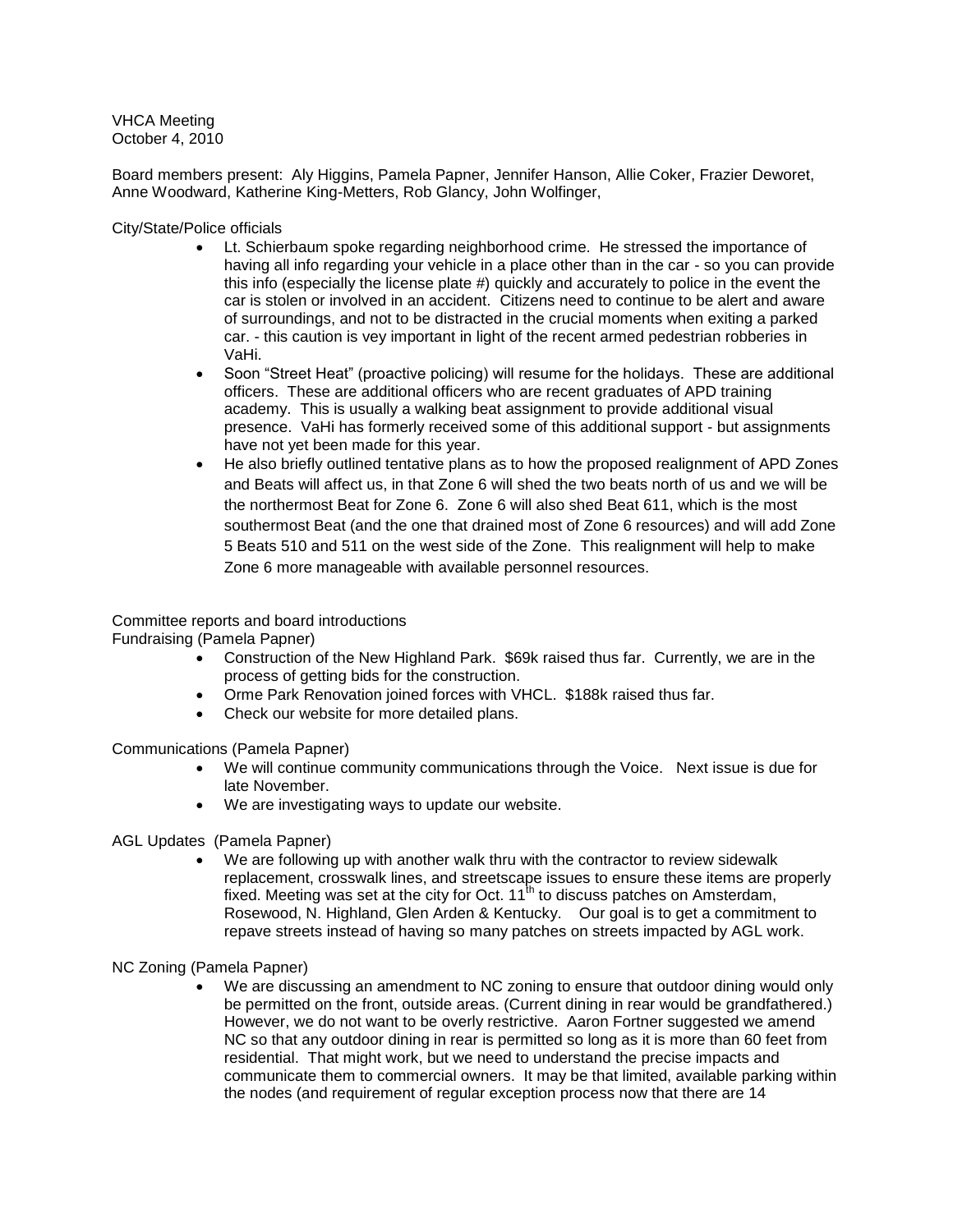eating/drinking establishments in NC-11) could make legislative change unnecessary. We will discuss this idea in more detail at next planning meeting and report back.

Parks (Rob Glancy)

- Met with city to ask for improvements/fixes needed in John Howell Park. We will have to wait until their new Parks staff is in place.
- If you see a problem with one of our parks, please contact either Rob Glancy or Jack White. They will liaise with city to submit our requests.
- Maintenance: Virginia and N. Highland. It's typically a mess, gum on the ground, plants trampled, etc. We"ve tried to reach out to business owners, and currently they do not have the funds to pay for clean up. Lynn DeWitt offered to talk to the business owners regarding this issue. It was suggested that when we talk to the owners that we propose choice of 1. Cleaning up better themselves 2. Paying "X" and hiring someone to do it.
- Rob has additional plants for the island"s fall planting.

Treasury (Jennifer Hansen)

- Transfer of treasurer duties is underway.
- Motion was made to add Aly Higgins and Allie Coker to signature privileges.
	- o Board vote: 9-0-0

Street Parking (Frazier Dworet)

 We would like neighborhood participation in a parking study. Details and request for volunteers to follow.

### Zoning/Variances

V-10-127: 559 Orme Circle

Planning committee: Unanimous vote (4-0-0) to recommend approval to NPU-F with the following conditions: (1.) inclusion of the 16 ft slab to ridge height on the amended plans, (2.) inclusion of the 1200 gallon cistern on the amended plans and (3.) the grass strip running along the center of the driveway is subject to alternation prior to the October 4, 2010 VHCA meeting.

Motion was made to approve this variance as amended on plans dated 10/1/10.

Straw vote: 14-1-2 Board: 8-0-1

### AJC Reach Update: David Eckoff

64 people supported a letter to be sent from the VHCA requesting they stop delivery of this cirrucular. A motion was made to write a letter to the AJC requesting that the AJC Reach not be delivered to VHCA residents, contingent upon board review and approval prior to sending. Eckoff will provide contact person and address.

Straw vote: 15-0-0 Board vote: 7-1-1

### **New business:**

\* Eckoff made several more suggestions for the board:

Scrap current email system. Mail Chimp was suggested.

• It is in the VHCA's strategic plan this year to update our email system.

Fundraising ideas offered by Eckoff:

 Allow memberships renewals to be made by credit card and implement "automatic renewals, requiring one to cancel membership, else their card will just be charged the annual fee.